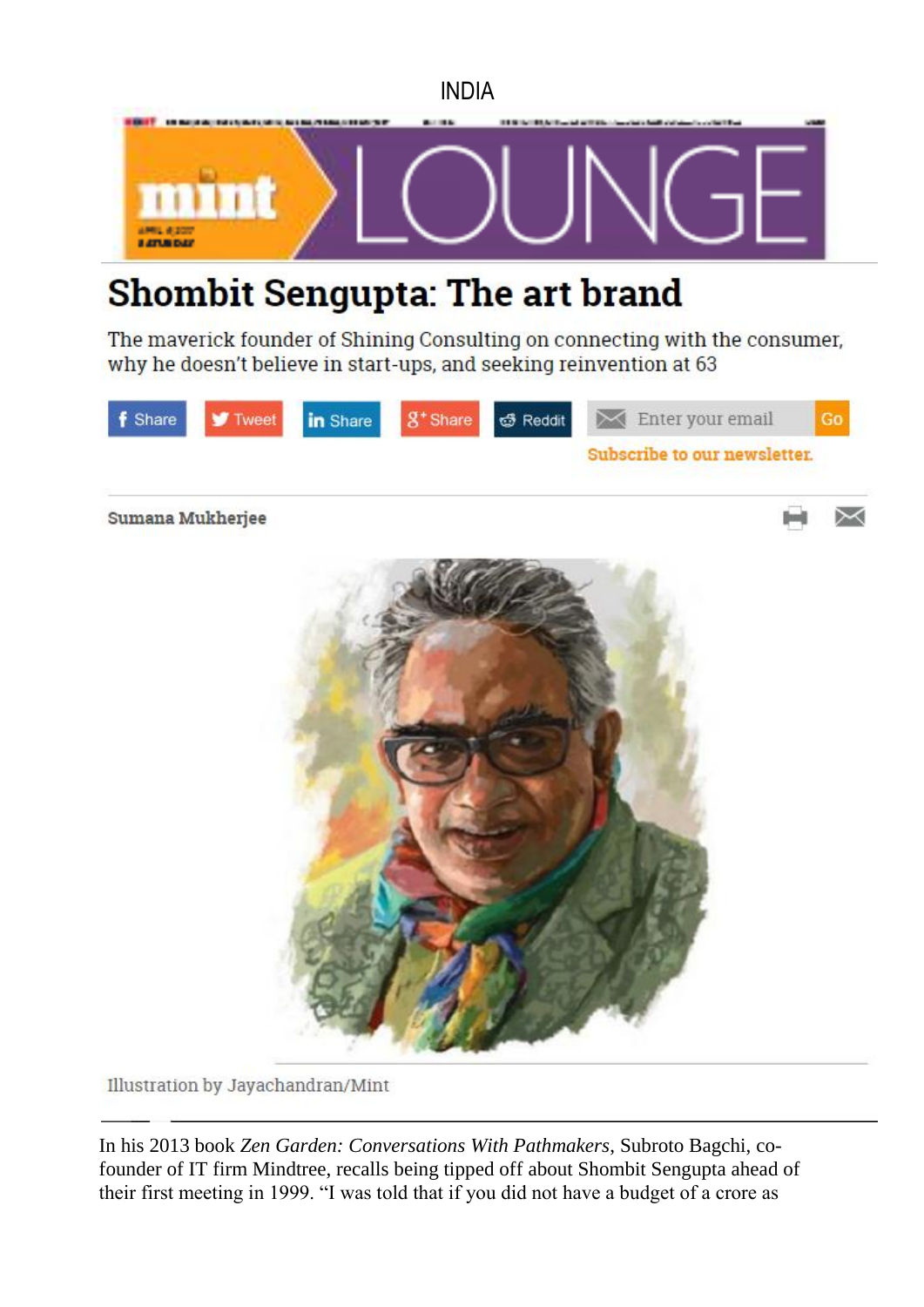consulting fee, you didn't go to Shombit. But wait a minute. There was another condition—he had to like you!" he writes about the man who, he says, taught him "more about brands...than anyone else in my entire career".

The trouble, though, is that Sengupta no longer wants to talk about brands. At 63, the founder and creative strategist of Shining Consulting, responsible for the consumer interface makeover of companies such as Unilever, Nestlé, Procter & Gamble, Rémy Martin, Johnson & Johnson, Wipro and Mahindra & Mahindra, would rather concentrate on his art. It's the reason why, after 40-odd years in France, he now prefers to spend 60% of his time in India. In Bengaluru, to be precise, where, many years ago, he bought a dilapidated transformer factory in Whitefield and redesigned it into an abode like no other. It's tempting to see the house, split into two wings, as a metaphor for Sengupta's own life, divided between France and India, brand design and art.

The two parts of the house are connected by a labyrinthine corridor; the walls have Sengupta's own exuberant artworks while the floor space resembles a fairground, installed with the most dazzling collection of colourful Indian kitsch: shiny lip balms, glittery balls, skeins of crinkled cotton, stacks of glass bangles. It's all a bit overwhelming.

Like the man himself. Kitted out in a sheep-print shirt, his shock of hair still more pepper than salt, Sengupta demands attention as he talks. His story is so fantastic, it's hard to look away but it does not do to merely follow his words: He needs total engagement. He responds in kind, listening actively and often stepping outside himself to call you out. As he does when his wife Renee Jhala, managing director of Shining Consulting—they met while he was consulting with Wipro, where she was head of public relations—wafts by: "She is making me talk about the brands," he mock-complains about me, but acknowledges in the next breath that the success that followed his disruptive approach to design and branding allowed him to reboot his life as a sexagenarian to focus on art.

**"I read a lot. Among books that left a deep impression on me are 'Das Kapital', 'The Little Red Book', 'Bhagavad Gita'. Also, the biographies of Leonardo da Vinci, Salvador Dali, Sigmund Freud. In fiction, Victor Hugo and Guy de Maupassant are favourites, along with Bengal's Sankar—he based his 'Manab Sagar Tirey' on my life—and Sarat Chandra Chattopadhyay. I don't like Rabindranath Tagore, he could never touch me the way Saratbabu did. I have read 'Pather Dabi' at least 10 times."**

"I went into business (as a brand consultant) to earn money," Sengupta says without preamble. "And I stuck around for 35 years. Art has always informed my work. But I never delivered something that only looked good; my work made businesses look good."

Aesthetics, one might think, was not supposed to be the strong suit of a boy born in a camp for East Pakistan refugees in Kanchrapara, West Bengal. But early on, Sengupta developed an appreciation of his surroundings. If the Bengali Bengal was defined by poverty, the Victorian Bengal was embodied in the British-built residence of his schoolteachermother's friend. In Chandannagar, a row or a swim across the Hooghly, he encountered a third Bengal, a French Bengal. His father, a committed Communist and anti-British activist, had French sympathies—he was a fan of the Vincent van Gogh biopic *Lust For*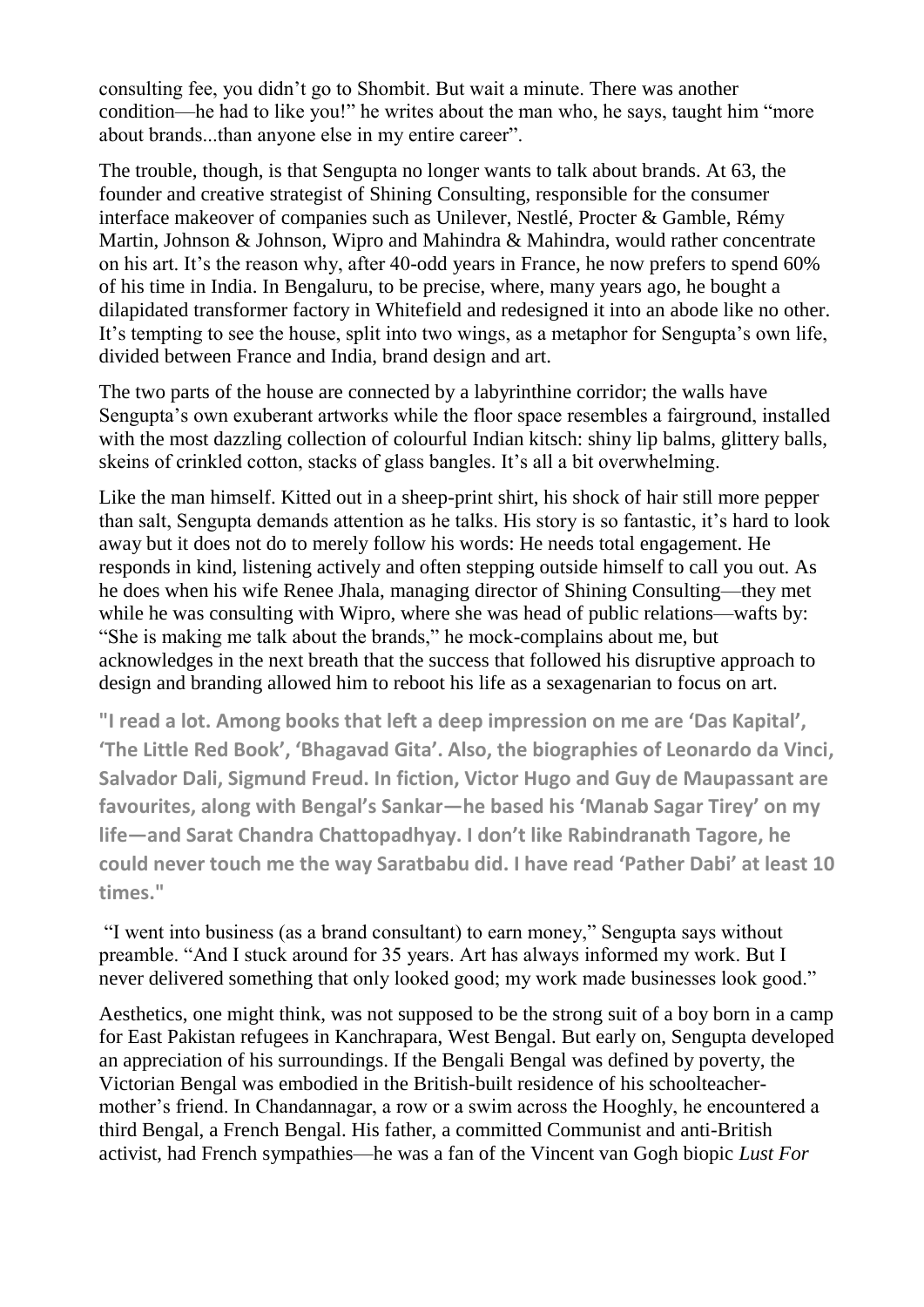*Life*, which portrayed the Dutch artist's flowering in Paris—and subtly communicated to the young boy that an art education, to be worthwhile, had to be French.

And so it was that at the age of 19, only half-done with his course at the Government College of Art and Craft in what was still Calcutta, Sengupta bought himself a ticket to Paris for Rs2,700, the sale proceeds of his mother's gold bangles. "I could barely speak English, let alone French," says Sengupta, his English still thickly accented by Bengali. "But I had a skill in art and I was determined to develop it."

Though Sengupta went on to join École Nationale Supérieure des Beaux-Arts de Paris, the national school of fine arts, and then studied design at École Supérieure d'Arts Graphiques Penninghen, formal degrees were not his forte. Perpetually short of funds and compelled to send money home, Sengupta took up any work he could find, from sweeping floors to assisting lithographers. "Intelligence or leadership are not qualities you learn in school. Apprenticeship is very important. I was always drawn to writers, advocates, psychologists, performing artistes—that was the way I nurtured myself, how I learnt to converge different elements when it came to branding and design as well."

A considerable part of Sengupta's success as a brand guru championing a "consumer connect" must be laid at the door of this carefully cultivated understanding of multiple disciplines. "Art was the only way I could earn. Yves Brayer, a famous artist I met at the lithographer's, encouraged me to consider design communication. So I studied graphic design, applied art, photography, typography. But once in the field, I found I was completely different from everybody. Because of my multiple interests, areas of expertise and a humanist outlook, I made for a grand solutions provider. I can diagnose an ailing business the way a good doctor diagnoses a patient.

"Also, my language was completely different," Sengupta says. "So, if a chief executive officer came to me and said his product was 'premium', I would ask him, what's premium about a consumer product? Affordability is a different issue but, by labelling yourself 'premium', you're alienating a huge market."

His maverick approach included hanging out at a *kirana*, or neighbourhood grocery store, to figure out why large cooking-oil containers weren't selling, and picking up the Britannia tag line *Eat Healthy, Think Better* from a Kolkata rickshaw-puller. Business magazines lavished pages on him, a colourful, plain-speaking break from the pinstriped politically correct.

At its peak, the Shining client list read like the who's who of the corporate world: Prominent among them were 3M, Dow Chemicals, Carrefour, Intermarché, Corning/Newell, Henkel, Nivea, L'Oréal, Pernod Ricard, Reckitt Benckiser, Galerie Lafayette-Monoprix, Total Petroleum internationally, and Reliance Retail, Madura Garments, Coffee Day, Jindal Steel & Power in India.

Of late, Sengupta has consciously cut down consulting engagements to a few select clients, mostly in Europe. But, out of the corner of his eye, he continues to pick up on trends and behaviours in the market. Pet among his peeves are Indian businesses that aim to be conglomerates rather than single-domain enterprises. "I give them 15-20 years, they won't last beyond that," he says. "Before the Tatas launched the Nano, I had said it wouldn't work—and it didn't. When businesses believe in one thing, they can nurture people, build expertise. I hope the new generation will follow that path. Take Airtel. (Sunil Bharti